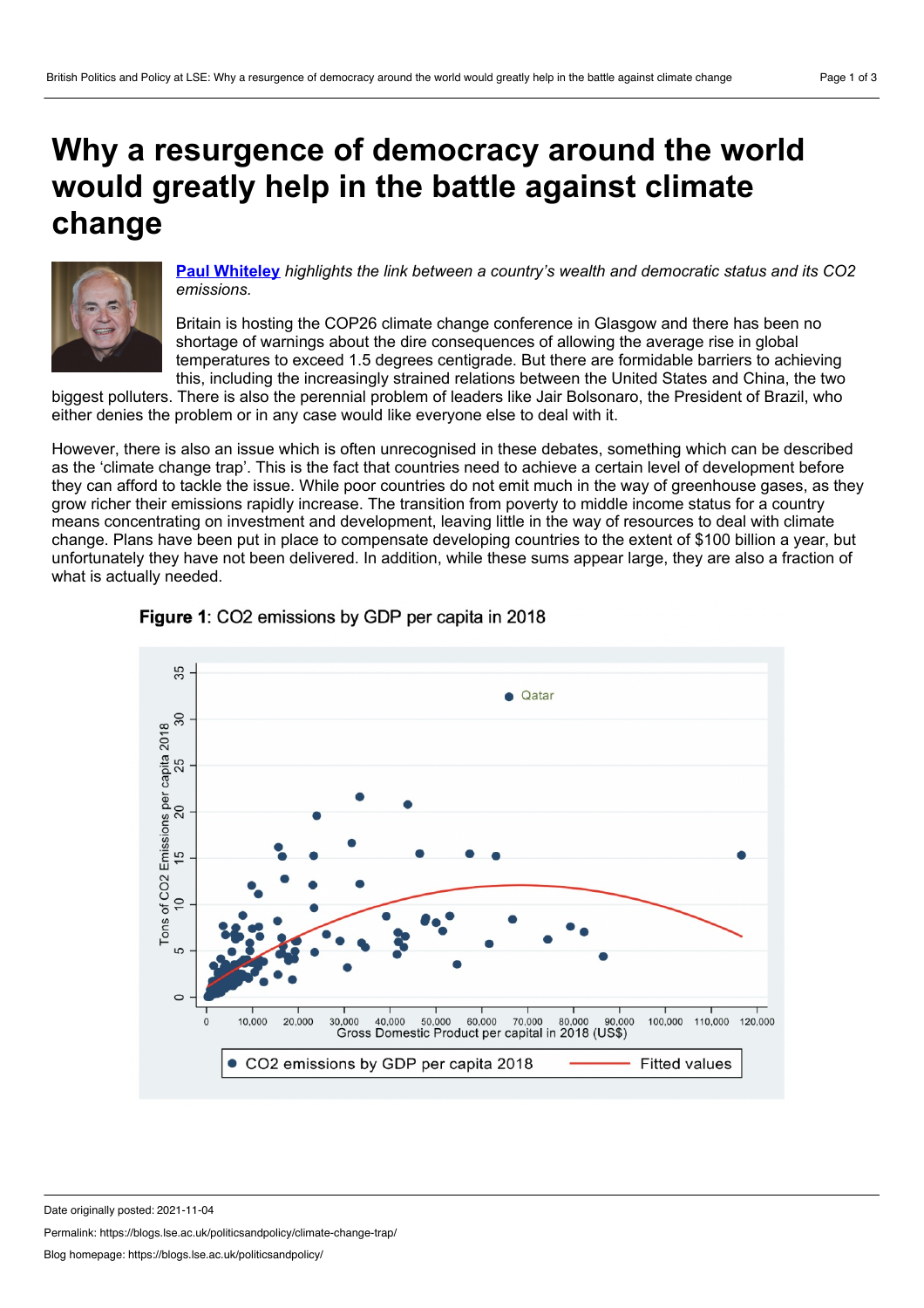Figure 1 illustrates how the climate change trap works. It shows the effect of Gross Domestic Produce per capita on carbon dioxide emissions per capita in 2018. The data is for 178 countries and comes from the [World](https://data.worldbank.org/indicator/EN.ATM.CO2E.PC) Bank. The average level of per capita emissions across these countries in that year was 4.27 tons. However, it varied widely from 0.03 tons in the Democratic Republic of the Congo to 32.4 in Qatar. The summary curve shows that emissions rise rapidly as countries climb out of poverty and then it tends to level off when they reach middle income status.

The bunching of low-income countries around the summary curve shows that if they want to climb out of poverty, they have to increase carbon emissions. But as they reach middle-income or high-income status, they have a lot more choice about how to deal with emissions. This produces large variations across countries. This is illustrated by the examples of Germany and Canada, which had rather similar GDP per capita incomes of \$47,787 and \$46,455 respectively in 2018, yet Germany's emissions were 8.6 tons of CO2 per capita whereas Canada's was 15.6 tons, almost twice as much.

Overall, China is the biggest polluter on the planet followed by the United States but viewed in per capita terms China had a GDP of \$9,976 in 2018, whereas the US's was \$63,064. This creates a significant problem since China is some distance from becoming a high-income country. It is still a long way from the sweet spot where it becomes much easier to tackle emissions.

Of course, tackling this issue is a matter of political will as much as having resources to deal with it. Equally, there are rich countries which have the resources but not the will. As Figure 1 shows, Qatar is a large outlier; Saudi Arabia and the United Arab Emirates are also in this group of high emitters. But it is also true that the United States, Australia, and Canada all produced more than 15 tons per capita of greenhouse gases in 2018. In contrast, Britain produced 6.4 tons per capita which is above average but not by as much as these other Anglo-Saxon model countries.

One of the ways of improving the situation is to promote democracy. We know that democracies have fared much better at dealing with the COVID-19 pandemic than have autocratic [governments.](https://theconversation.com/covid-19-how-democracies-have-fared-compared-with-authoritarian-regimes-165415) So how have democracies coped with climate change even though some of them are high emitters? The Freedom House think tank classify [regimes](https://freedomhouse.org/report/freedom-world/2021/democracy-under-siege) across the world in relation to their democratic characteristics. This is judged by factors like the existence of freedom of speech, free and fair elections, the right for citizens to participate in politics, and government respect for the rule of law. They classify all countries into three categories: authoritarian, partially authoritarian and democratic.

Figure 2 examines the percentage change in tons of CO2 emissions per capita across the world between 1990 and 2018 using the Freedom House categories. Overall, emissions rose by nearly 79% over this period, but there were huge differences between democracies and authoritarian regimes. In the authoritarian regimes, which included countries like Russia and China, emissions rose by nearly 112%. In partial authoritarian regimes, like Indonesia, the increase was almost the same at just over 110%.

Permalink: https://blogs.lse.ac.uk/politicsandpolicy/climate-change-trap/